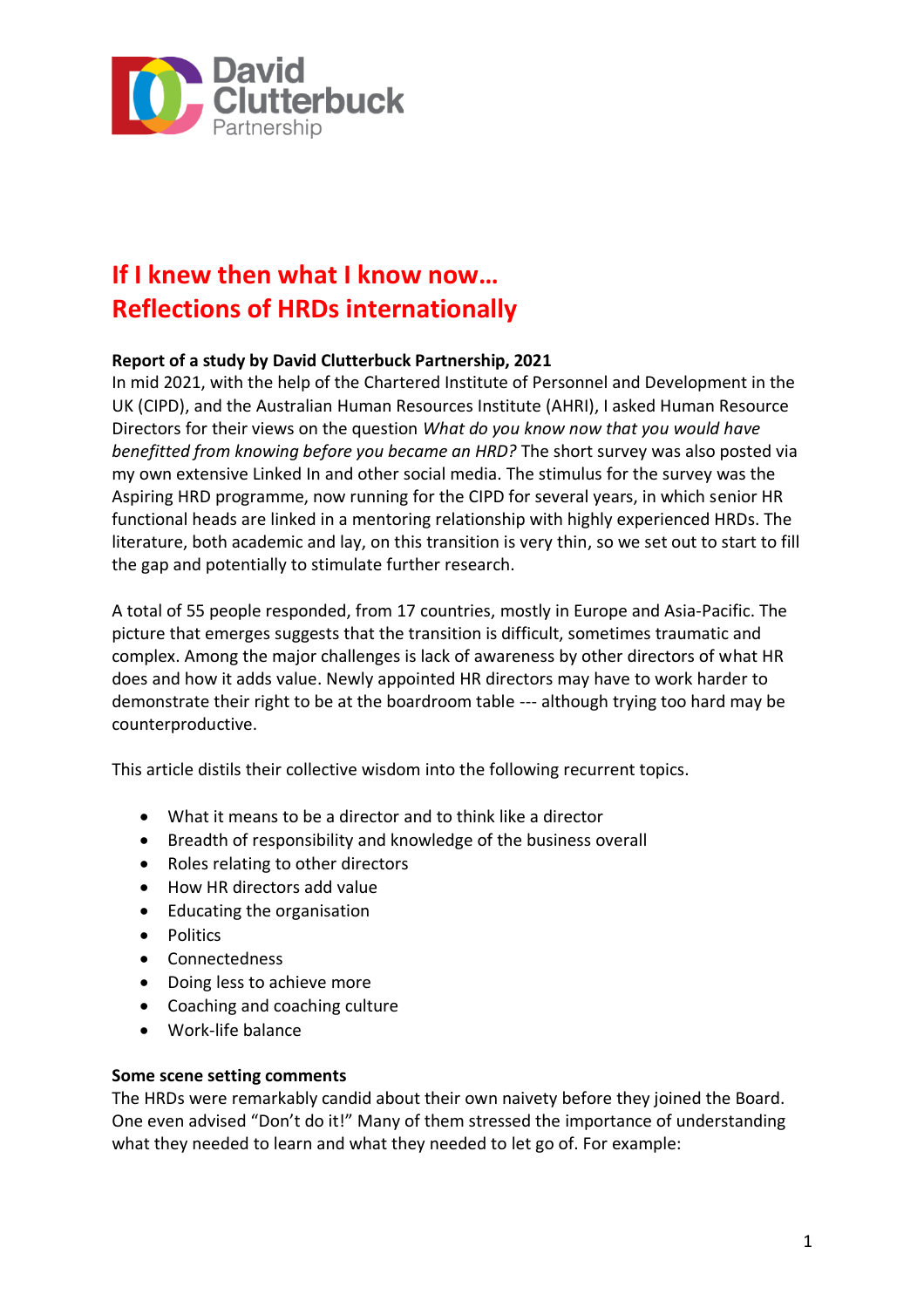

- [Being a director] is a completely different role with different responsibilities … you need to understand the business in more depth and be more visible to the senior leadership team. Attend board meetings to gain greater insights. Network with HRDs and find a good mentor to start preparing for the change. The role is more about influencing others and role modelling good leadership."
- The aspiring HRD needs to build their resilience. "It's a tough play sitting for the first time at a «table» of board directors. Nobody tells you the rules of the chess game and, specially, how to be a better and better gamer."

Others referred to the shock of realising that there is often no-one to bounce decisions up to or use as a sounding board within the organisation. For example:

• [Now you are] the person people turn to for "expert" advice or final decision, [while before] you had someone [else you could turn to] as a sounding board. It can be quite scary making those first few decisions!

Boards typically operate in a climate of secrecy ("It's a secret society") what gets revealed to the organisation at large is decisions rather than the discussion that led to them. Newly appointed HRDs therefore lack "context about historical organization decisions - which unfortunately you don't get exposed to until you're in the room". Several respondents referred to the need for "a proper induction into the role of a director including one to ones with other directors to learn what is needed at a strategic level from the HR function". All too often internal appointments skip this essential transitional step

Several respondents referred to imposter syndrome, with the implication that HR status on the Board makes it more likely new HRDs will experience it. The antidote, suggests one HRD, is to have "more self-belief and confidence in my intelligence, ability and strengths. Knowing and accepting, I am enough!" The issue may be worse for a female HRD in a heavily male dominated senior leadership team – "It can be a challenge as the only female or one of two in the team to find your place, to have a voice and to not feel intimidated."

#### **What it means to be a director and to think like a director.**

Although the legal responsibilities of a director vary from country to country, the basic principles of collective responsibility for the enterprise are consistent. Knowing this in theory doesn't necessarily prepare someone for what it means in practice. If the Finance Director fails to exercise due care, all the directors are responsible.

Directors in our study recommended that aspiring HRDs should prepare for these extra responsibilities by "being exposed more to the requirements of company directors, the obligations and accountabilities" well before they take up the role. Learning how to view issues through the perspective of a Board and good governance – by spending learning time with experienced directors from a variety of disciplines – allows the aspiring HR director to adjust his or her mindset.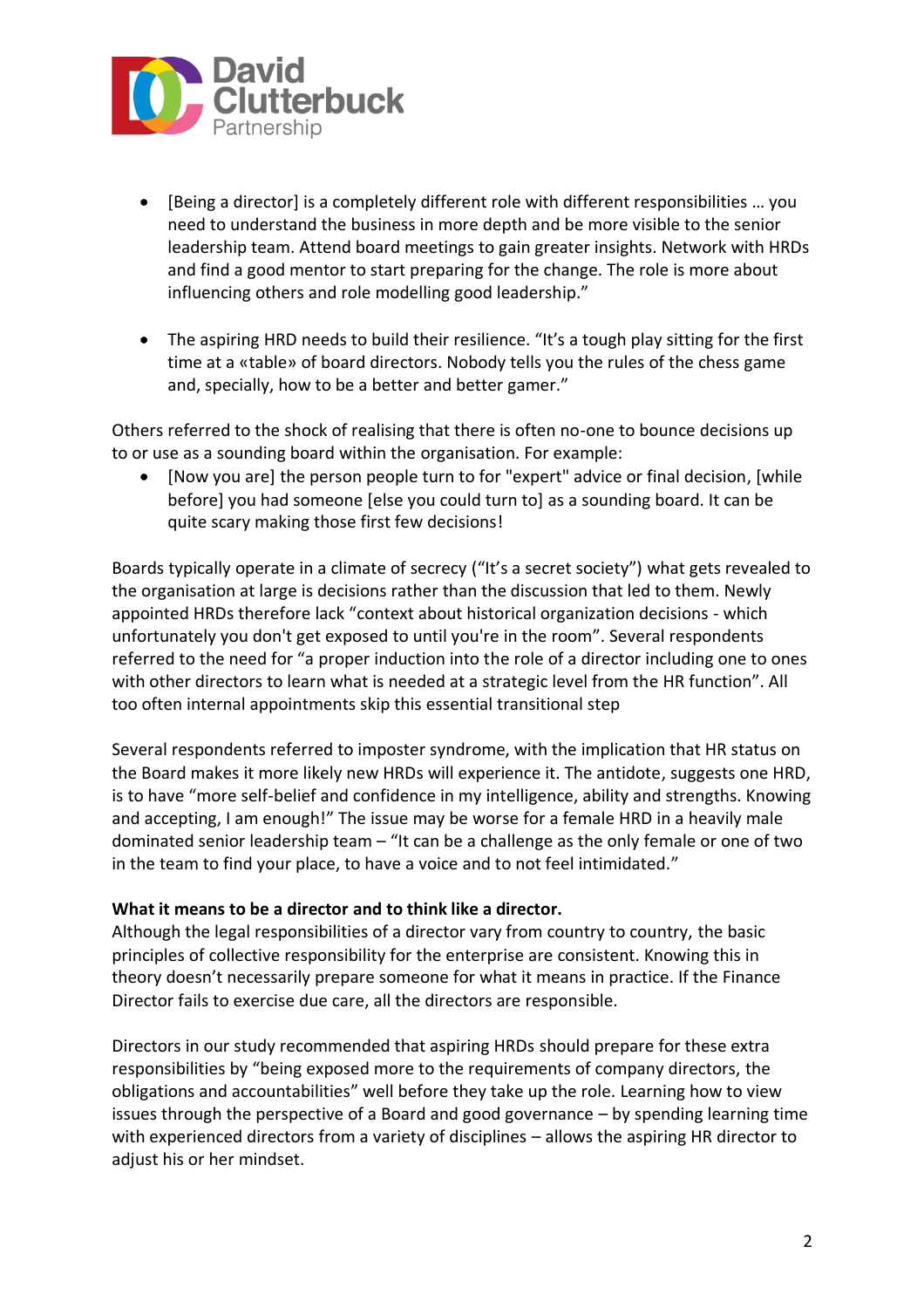

Amongst helpful comments were:

- As a senior HR practitioner, I thought I was thinking like the CEO. I now know that I was not. I was thinking like an employee and often unwittingly working against the CEO - this was not helpful. Work out what the CEO (vision and mission) wants to achieve and then work out how you can best position everything under Human Resources to achieving that vision and mission.
- The transition is tough when you have been used to providing a service and reacting
- Strategy delivery is not a walk in the park and HR should lead the way
- You are a contributor to business first and an HR professional second

#### **Breadth of responsibility and knowledge of the business overall**

One respondent expresses it succinctly: "Make sure that you know the industry you are working in. Really understand the operations of flow through the organisation, know how it goes so you have currency with the workforce". Respondents emphasised in particular:

- The earlier the HR Director understands the business, connects roles and functions to purpose and becomes a true sparring partner for the leadership team, the easier it will be to be a high functioning executive
- The need to be fully knowledgeable about strategy, financials and external environment
- Knowing how to develop a comprehensive whole of business, benefit-oriented business case to support desired HR transformation.
- Having a broad understanding of finance, including financial aspects of merger and acquisition
- [Having] a fuller understanding of the complexities of running major organisations not just the people or HR lens
- Learning about how a business works and being able to contribute to business discussions, not just from an HR perspective
- HRD influence depends on their ability to 'speak' business language and present people initiatives as key business success enablers linking everything to business metrics especially financial ones!
- Take the time to stand back and observe, listen and ask lots of questions to truly understand the business as a whole, the people in it, and how HR can shape and influence the business.

#### **Roles relating to other directors**

In theory, every role at the boardroom table is dependent on the others, but an effective HRD particularly so. "HR is a business enablement function and that does not work independently but rather symbiotically with corporate functions and the business to deliver business results." Our respondents emphasised the need for the new HRD to gain the respect and collaboration of board and executive colleagues very quickly when starting the role – or even better, before the step up. Being prepared for politics (of which more later), power plays and other dysfunctional behaviours by Board colleagues also figured strongly.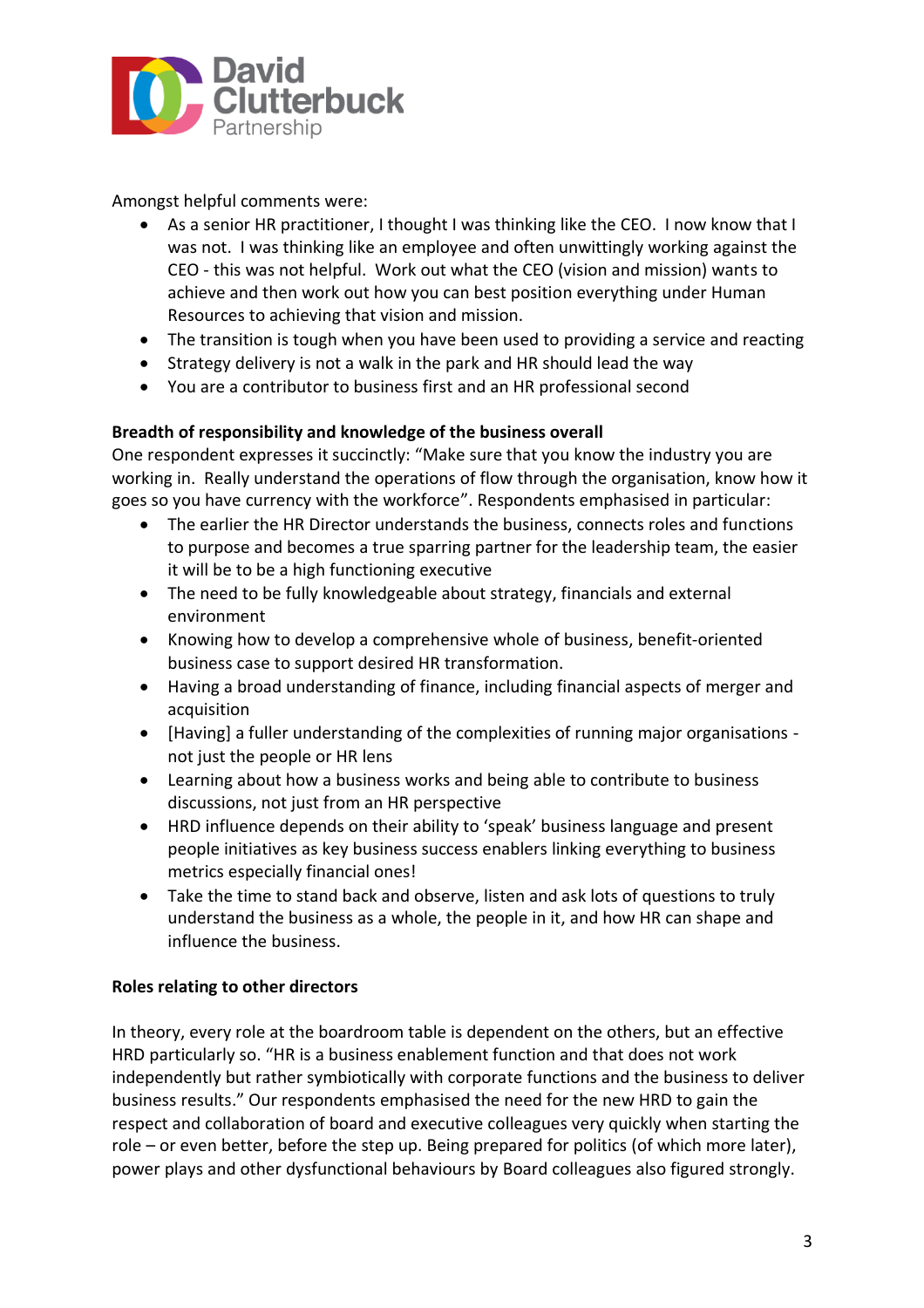

Aspiring HRDs are often unaware of how much they are protected from these by the existing HRD – and that they must in turn protect their HR colleagues from these behaviours when they become an HRD.

Among relevant comments:

- To be a good HRD you have to have a good relationship and the full sponsorship from your CEO, if this is not the case you will not be able to change anything
- Ensure your voice is heard and respected at the senior table. The CEO, CCO and CFO essential advocates to have...
- It is a lonely role. Get some support around you to ensure you can sense check and talk through issues and problems in a safe way. You cannot do everything at once, so a plan is essential.
- I underestimated how much senior employees would look at policies through the lens of how it would affect them (either individually or at local level) and not the organisation as a whole.
- Line managers think they know more than HR people about the human dimension of business and its only when they stuff up that they look for a scapegoat or ask for help. Wait for pain to set in before helping -- people don't appreciate what you have to offer unless they are experience pain.
- The role is a complex mix of strategies and making meaningful and purposeful interventions to support the business. Knowing the challenge of having to continually dial "people" into all conversations at the Exec table. Managing often narcissistic behaviours from your C suite peers. It's a hard and often lonely role as you're not quite a peer and are the confidant of the CEO
- Own the business strategy more and let leaders own the people agenda more.
- Relationships throughout the organization matter. Build relationships with all departments from day one
- I would have loved to have known [beforehand] how hard it is for the HRD to achieve recognition and support from other areas of the business because of the difference in delivering tangible business benefits
- HR not automatically on top of a list/ concern of top management. Some think of it as thin air
- Common sense is not that common

## **How HR directors add value**

The perceived status of HR as a function that creates value indirectly is felt more strongly at an HRD level than at a department head level. Several respondents referred to the need to sell HR's contribution strenuously. Amongst pertinent comments:

• You are evaluated on business not professional contribution. Executives are generalists with a deep professional experience but are still accountable for business results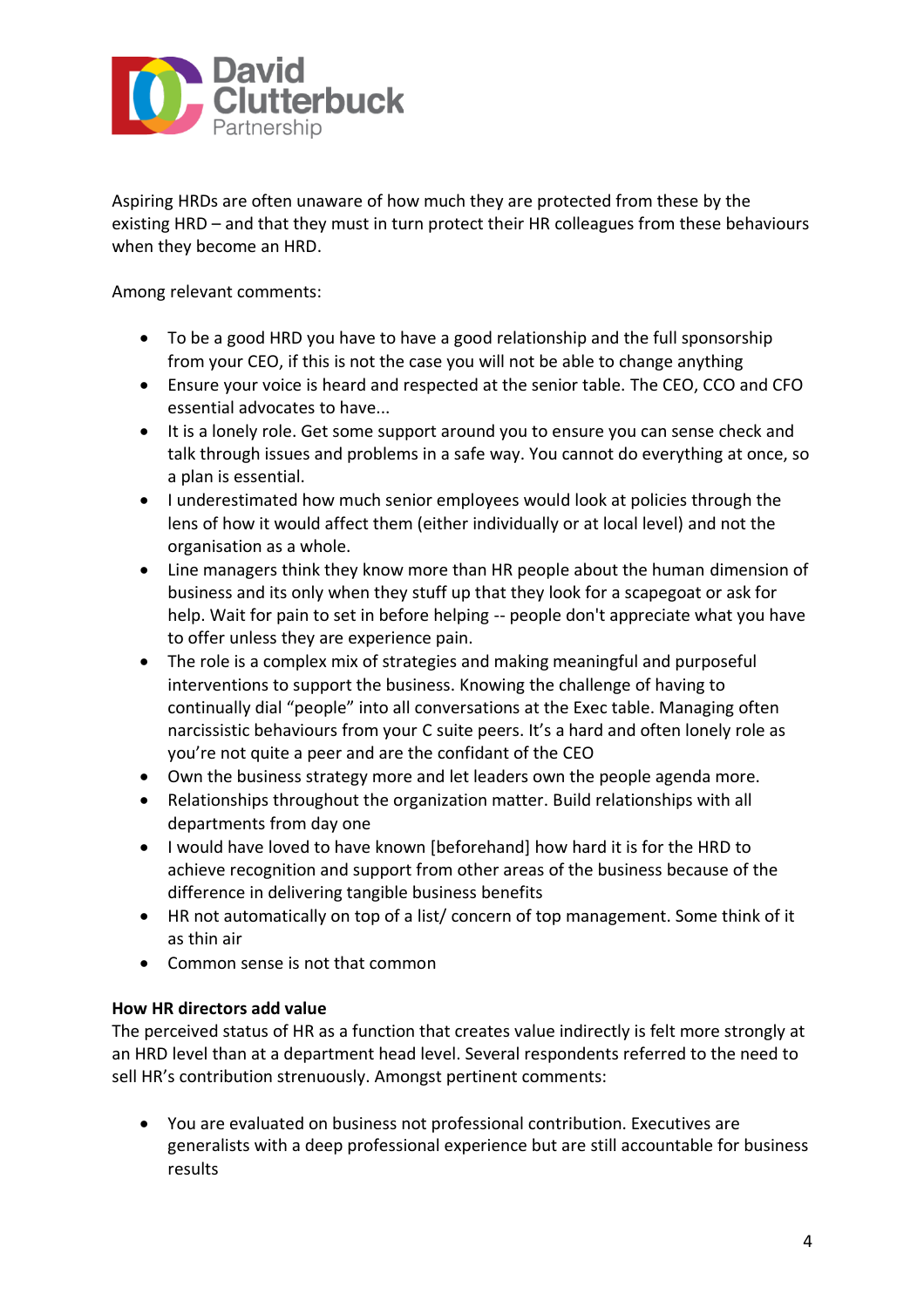

- Align HR Strategy with the organizational strategy [to] create value and impact
- Challenging the status quo
- HRDs need to be commercial, agile and agitate to have maximum impact

Other insights included:

- Understand and support all the moving parts of the function
- You're in the marketing business. Having a vision is not enough. You need to be able to articulate it and sell it at every opportunity – with your business partners, HR team, current and prospective staff. A strong alliance with Communications colleagues is important to achieve this
- If I started again, I would set out more clearly up front the principles guiding all HR interventions e.g., to improve overall levels of motivation, productivity, well-being etc as well as containing risk. Those in turn would drive what we needed in terms of recruitment, training, reward policy, ER interventions etc. And I would repeat, repeat, repeat those principles – and track back all policies to that set of guiding objectives.

## **Educating the organisation**

The relationship between results and the human beings that produce them is not straightforward. Sometimes the only person making the connection at the top table is the HRD. Our respondents saw educating other directors as a key part of the HRD's role. For example:

- It seems obvious but bring up people when sitting with the top team and make sure that a discussion about the impact on or benefits to the staff are talked about in decision making. Others around the table will eventually follow suit and start to think like this too.
- Get beyond the rhetoric of people matter to actually reflecting it in the reality of organisational life.
- Ensure people on the ground are aware of what HRD does, how it operates and how it can help those working at the front end of the organisation.

#### **Politics**

The higher up the organisational hierarchy, the bigger the role that politics plays. The new HRD may have to overcome personal distaste for politicking, learning how to "think politically, act with integrity". For example:

- Politics are a big deal
- Think like an operational executive in order to sell the necessary HR solutions
- [Be aware of] the hidden agendas and biases of others around the leadership table where the true power in the room is, and who to lobby with early
- [I would have valued knowing] how to navigate the senior level conversations/ expectations management [with] more insight into the political landscape and how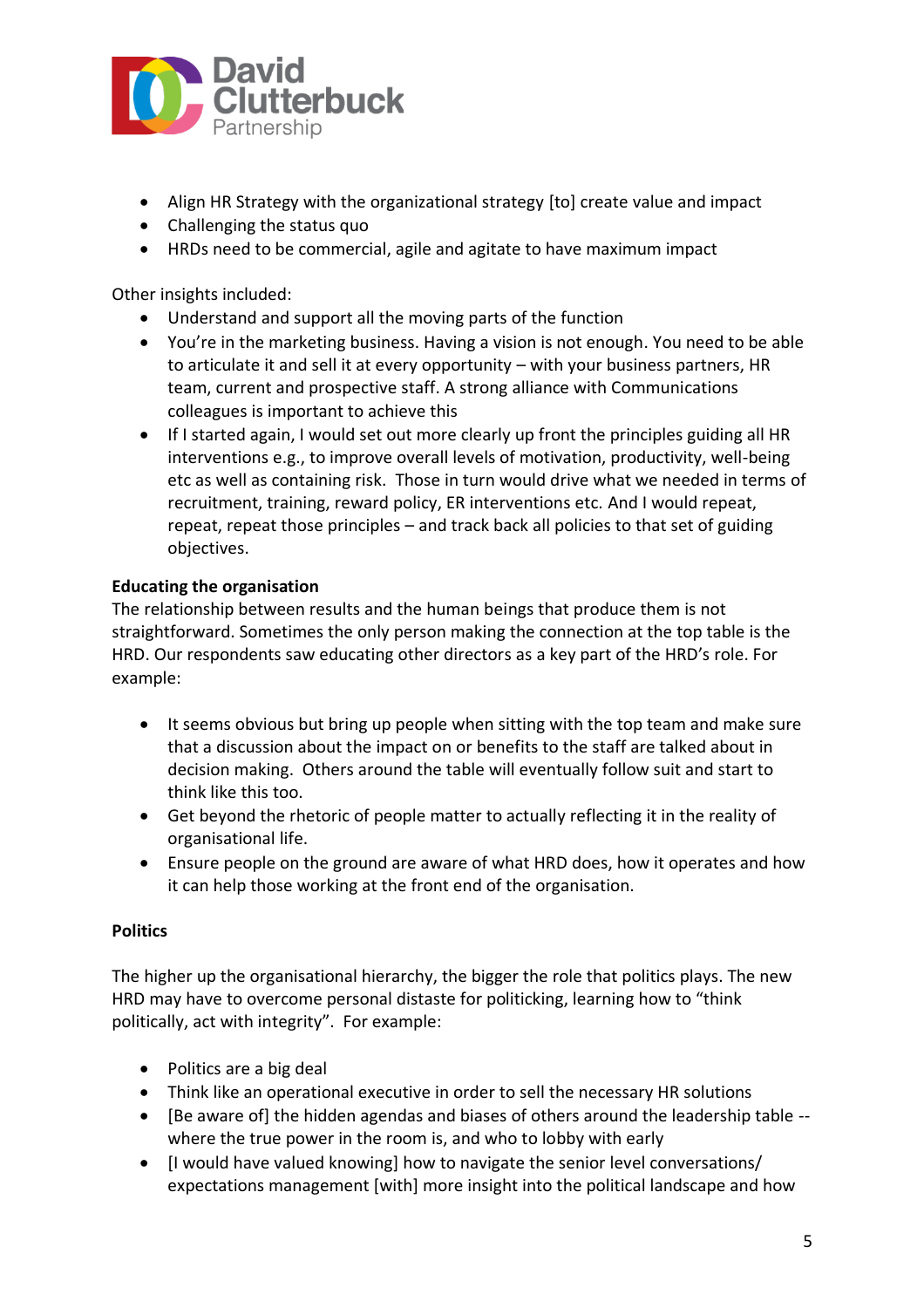

to sooth/smooth egos, whilst holding firm on one's own leadership style, values and driving the important strategic, operational and tactical decisions/dilemmas. You get there in the end, but greater/better awareness of these elements, could have saved time, anxious moments in the spotlight and a few sleepless nights

- How to spot the strengths/weaknesses of the CEO, COO and Exec Directors, and build strong relationships where these can be woven into conversations about their own strategy, and the wider People & Culture Agenda. And, the power, credibility and trust these conversations can bring and deliver, when you get them right
- Have a strong moral compass and always go for what is best for the organisation when dealing with difficult people
- The importance and value of knowing oneself and remaining connected to my values
- Being better at strategic game playing and being more prepared to play politics.

## **Skills and knowledge**

Just as the new HRD has to adopt a different mind-frame, they also need to extend or enhance their skill set. Among a quite daunting array of suggested competencies were:

- [Accepting that], it's Okay to Fail, because in our work it's not all related to Results, its fundamentally related to better ourselves trough learning and also to get even better strategies and solutions to enhance people's capabilities and better their lives at work.
- Actively 'let go' of the old job and hand off responsibilities to your team. Internal progression makes this more difficult and people are used to you delivering on a range of fronts.
- Being OK with saying no to more senior people
- Learning to adapt communication style for C-suite, e.g. being more commercially focused, using problem statements before introducing initiatives for better engagement, getting things done relies heavily on credibility and influence
- To listen more. To be less controlling. To enjoy the job more. Be a bit more relaxed
- The challenge is about managing self more and managing others less in an HRD role
- Stakeholder management
- How to make a good strategy land
- Not being restricted by existing thoughts and processes is paramount both in earning credibility and being able to drive new ways of working
- Keeping a focus on the people agenda, particularly during C-suite meetings
- Making time for strategic headroom and being ok with having thinking time as part of my day
- You are there for a reason to be an advisor and to make decisions. Be ready to make decisions with maybe only 80% or less of the information. Get used to making decisions objectively and calmly. You will be questioned on your decisions, so be ready to talk through why the decisions were made.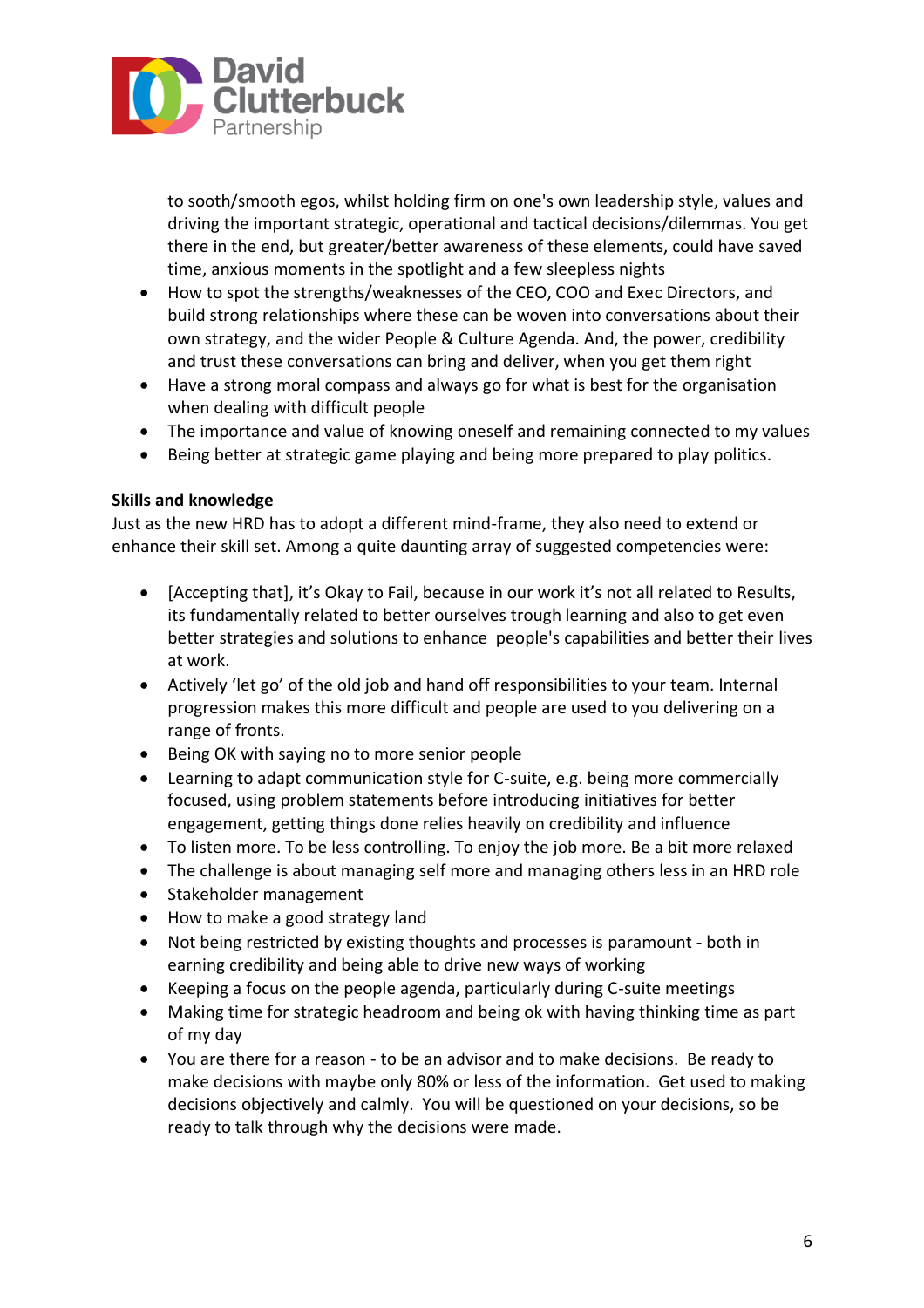

Many comments under this theme related to achieving a long-term, systemic perspective and moving from tactics to strategy. One respondent describes it thus: "The transition from a tactical mindset (in the moment, people-focused and usually reactive, despite work on more proactive aspects such as talent & succession planning) to a strategic one (macro, always starting with the business strategy and goals, translating to HR and talent strategy, developing initiatives and testing them against the business strategy and goals)."

## **Connectedness**

Building strong networks within and outside the organisation was a strong theme. In particular, building relationships with other C-suite members well before making the transition to HRD. Says one respondent: "Don't let anyone lead you on as to who is best to connect with based on their mired view of the organization and/or office politics. Connect with everyone in the organization to build lasting relationships!"

Other comments included:

- Fully immerse yourself into the business, meet key people, understand the business and how it works and makes money, determine the best approach to be able to drive the people agenda forward
- Build strong relationships with all business leaders across the organisation.
- There is a need to understand the needs of various stakeholders fully and to balance these to support strategic execution
- HR directors need to be always approachable and sensitive to the needs of individuals at all levels within the organisation
- The most important part of performing effectively in this elevated role, is building strong connections with all senior staff from the outset. This is not just about going to meetings and telling people what they should or should not do but understanding the differences in each team and providing a solution that flexes according to the needs of the team.

Several respondents referred to the importance of maintaining connection with their HR team.

- You need a team. I had solid experience in training, recruitment and coaching and thought I could make up for some missing people. I couldn't.
- I can see clearly now some early mistakes but sadly I didn't get honest feedback from my team and didn't do enough to open the door for that feedback to flow

#### **Doing less to achieve more**

Creating thinking time and letting go of old responsibilities was a challenge for many HRDs – and one that neds to start before taking on the higher role. Among comments were:

• The importance of understanding how to 'lift' and actively plan to reallocate time and energy, moving away from the way you carried out your role previously to adopt a new way of working compared to what has brought success thus far.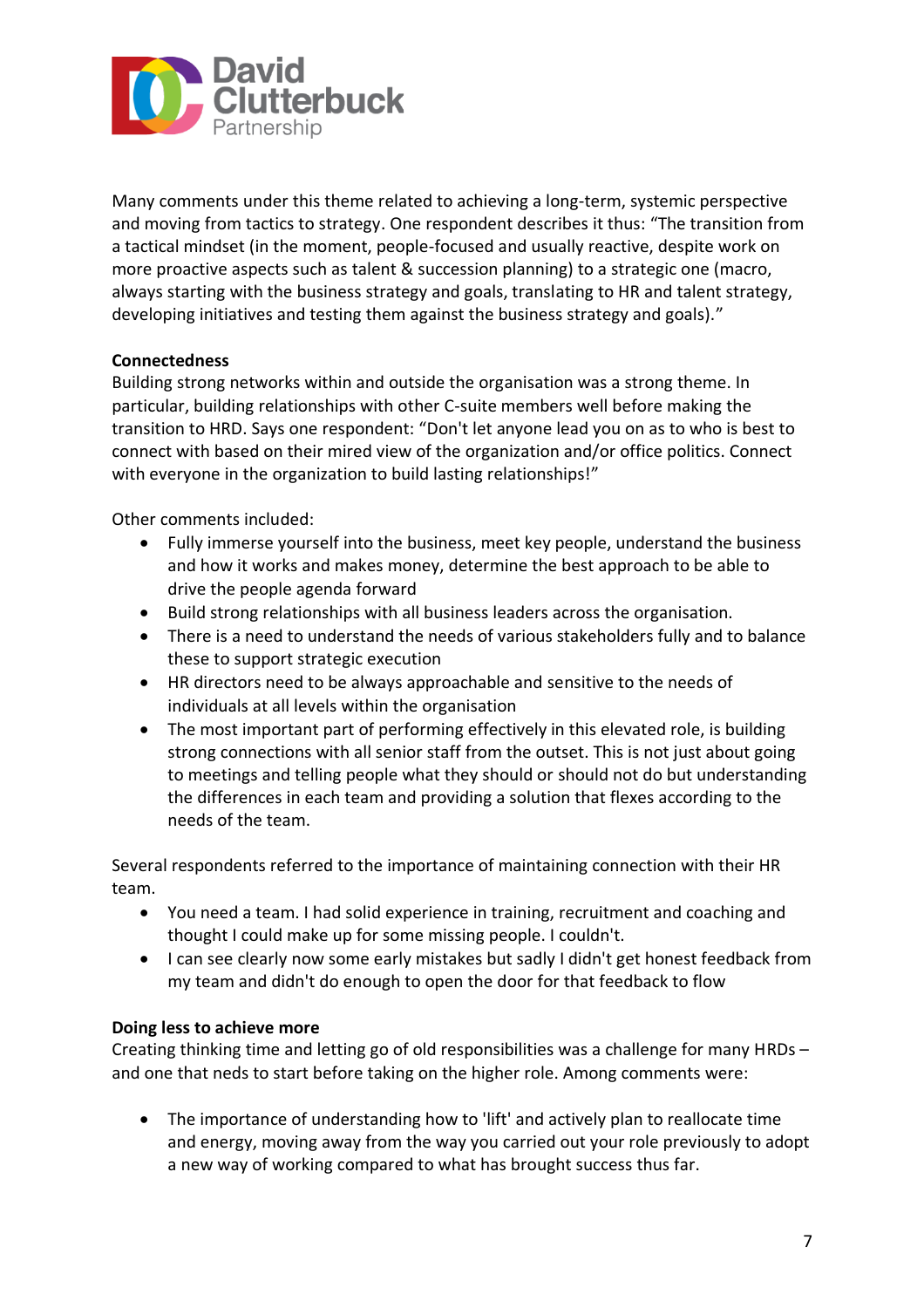

- How to focus on fewer things with the most impact rather than trying to fix everything and realising you have to manage stakeholders over time. I knew these things but I now know much more how to utilise in practice
- Have a vision and a clear joined up model that you are working toward and create time to balance reactive and proactive work
- The importance of 'more being less doing'. To stop trying so hard and believe more in myself and others.

## **Coaching and coaching culture**

A substantial proportion of respondents referred to the value and importance of coaching and mentoring – both having experienced directors as coaches and mentors and taking on the role of coach and mentor to the business. For example:

- "The critical importance of having a senior mentor, both in the HR field and wider senior management."
- "I wish I had had a coach when I first became an HRD. I was flying blind for a decade!!"
- "Focus on developing coaching culture"
- "Plan team coaching at the top level"
- "I certainly would benefited if I have had a mentor, who could facilitate some learning in how to be a better strategic thinker and less a tactical player. From doing to being was hard and most of the times, a very lonely road to walk. Other fundamental knowledge or preparation would be related to resilience. It's a tough play sitting for the first time at a 'table' of board directors. And nobody tells you the rules of the game or how to be a better and better gamer."
- The shift between doing and leading took some time but having a transition coach (much later than it was actually needed!) really helped and I'd always recommend getting professional support as HR often puts itself to the bottom of the pile
- Having an older, wiser HRD as a trusted mentor before and after becoming an HRD to me is essential. You don't need them forever but to get that first HRD role and then as a support afterwards for a year or so would be helpful.
- Get reverse mentored to understand people better
- I certainly would benefited if I have had a mentor, who could facilitate some learning in how to be a better strategic thinker and less a tactical player. From doing to being was a hard way and most of the times, a very lonely road to walk.

However, there is still a barrier to overcome in terms of other directors' perceptions of HR:

• HRDs (and HR) are expected to be highly accountable at all times, to lead by example, to deal with all of the difficult and complex people issues, to be highly reactive in unusual situations, e.g. Covid, stay composed at all times but little thought or investment is given to providing support to this critical leadership role. The classic example is coaching. Several organisations I worked for allowed me to engage coaching for their leadership teams (or requested it themselves) and despite being a member of those teams, coaching wasn't extended to me. There seems to be